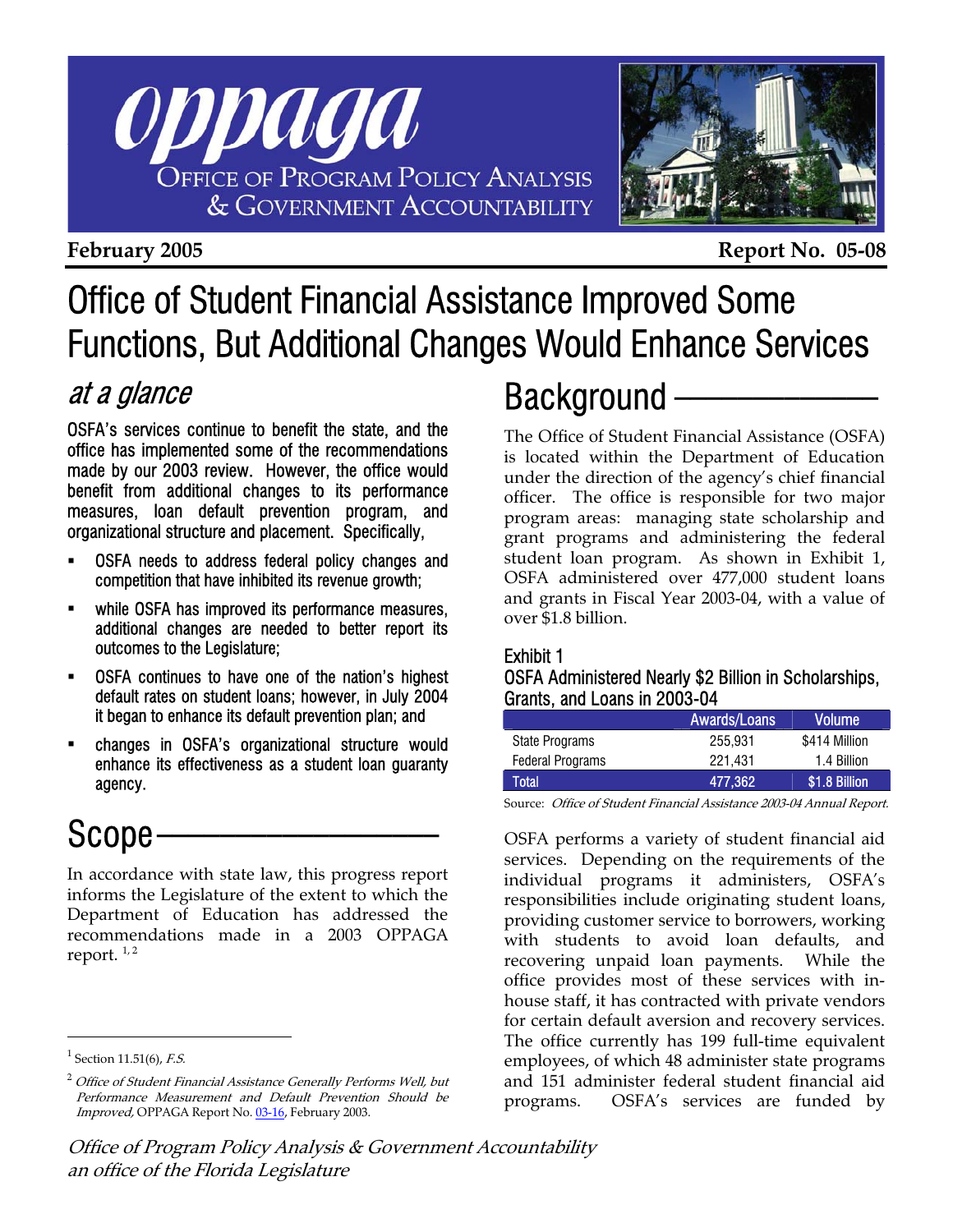\$330.2 million in state appropriations from general revenue and state trust funds and \$26.7 million in appropriations from earnings relating to the administration of the Federal Family Education Loan Program.

# Previous Findings —

Our 2003 report concluded that OSFA performed fairly well but faced challenges and could take steps to improve its operation and value to the state.

We concluded that OSFA benefits the state by administering student aid programs that ease the financial burden of college attendance, and its administration of the federal student loan program generates revenue that can be used to support state financial aid initiatives. OSFA's guaranteed student loan volume and the percentage of defaulted loans it recovered had risen markedly in recent years, and its reserve fund ratio was well above the minimum federal threshold. In addition, OSFA's key stakeholders expressed a high level of satisfaction with its services.

However, OSFA needed to improve its performance in preventing students from defaulting on their loans. In 2000, OSFA had the highest cohort loan default rate (9.1%) in the nation, which could affect its long-term ability to pay lender claims if the balance in its Federal Student Loan Reserve Fund fell below a specified level due to the high payouts for defaults. We recommended that the office take immediate steps to implement a default prevention plan that it had developed but not fully implemented.

Our 2003 report also noted that OSFA needed to improve its legislative measures. OSFA had reported misleading information for some of its measures and lacked data needed for other measures. We also recommended that the Legislature consider adding performance measures assessing college affordability and the office's performance in administering financial aid programs.

Finally, we noted that changes to OSFA's organizational structure to exempt it from certain administrative requirements or establish it as an entrepreneurial non-state entity could enhance its operations and generate additional revenue to support state financial aid initiatives.

## Current Status —

OSFA's services have continued to benefit the state, and the office has implemented some recommendations from our 2003 report. However, changes to OSFA's performance measures, loan default prevention program, and organizational structure and placement would improve its operations.

#### OSFA continues to assist students and generate revenue, but federal policy changes and competition will reduce its revenues

In the last two fiscal years, the number of students to whom OSFA awarded state financial aid has increased. In 2003-04, OSFA awarded 255,931 scholarships and grants, an increase of 3.5% over the previous year. OSFA continues to generate significant revenue through its federal loan administration activities. A portion of these funds is used to support other state financial assistance programs. In 2003, the guaranty function yielded \$9.84 million in net earnings.

However, two factors will likely reduce OSFA's future earnings: (1) changes in federal loan program policy and (2) increased competition from other loan guaranty agencies.

Changes in the federal loan processing fee reduced OSFA profit margin*.*The Federal Family Education Loan Program provides an incentive for guaranty agencies to expand loan volume. Beginning October 2003, federal legislation lowered the loan processing and issuance fee from 0.65% to 0.40% of disbursed loan volume. Under the new rate, OSFA would have earned \$3.27 million from the \$504 million loan volume in 2003-04, compared to \$2.24 million under the old rate, resulting in \$1.03 million less revenue in that year.

Two Florida postsecondary institutions switched to competing guaranty agencies. In addition, OSFA has lost the loan guarantee business of two of Florida's public universities. In 2003, both Florida State University and Florida Atlantic University switched from using OSFA as their loan guaranty agency to a private nonprofit guaranty agency.<sup>3</sup> This shifted 22% (\$144.4 million in loan volume) of

 $\overline{a}$ 

<sup>&</sup>lt;sup>3</sup> Although students may choose any guaranty agency for their loans, an institution's preferred provider is generally the students' default choice.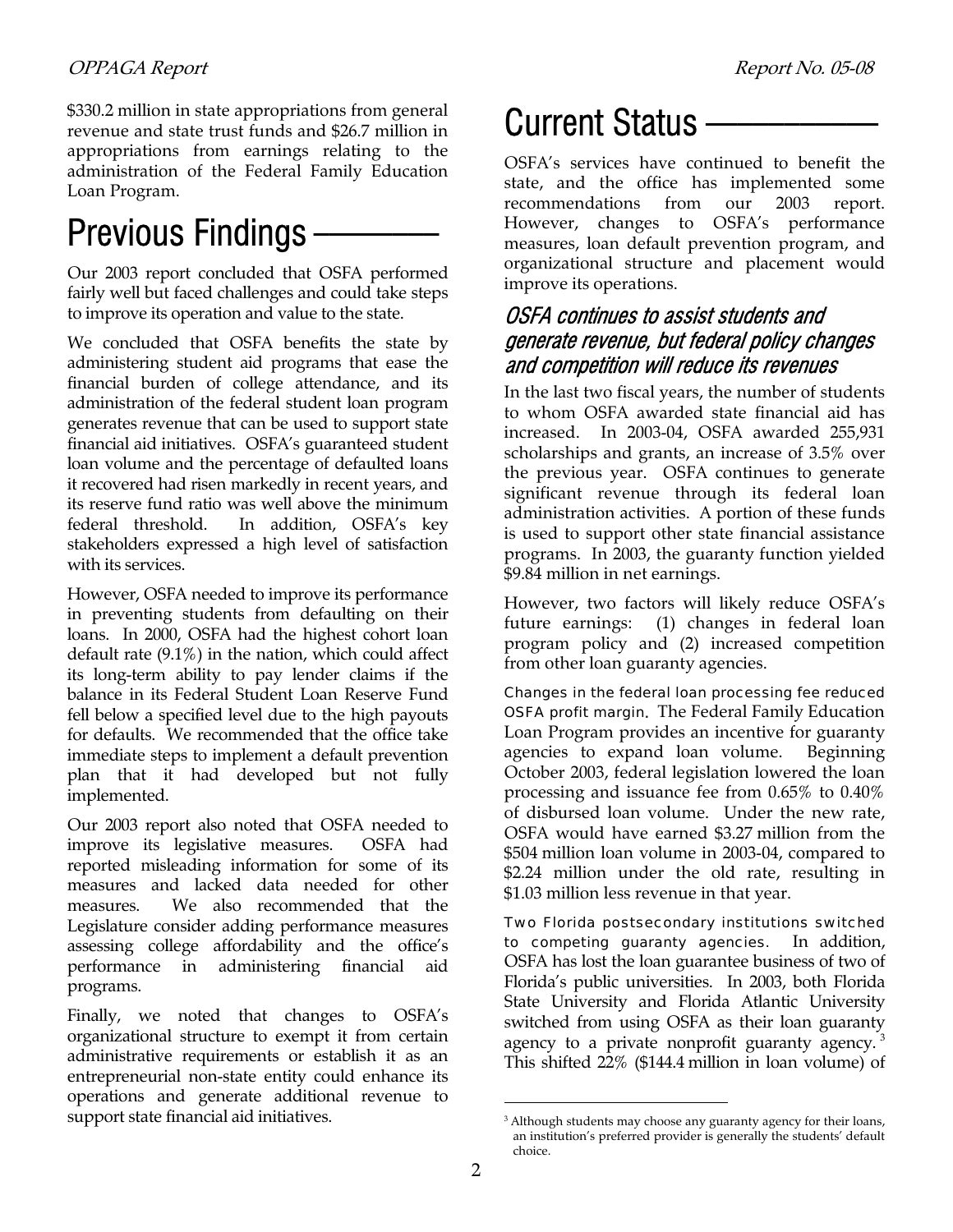the Florida public institution market from OSFA to its private competitors, thus reducing the revenue available to support state student financial aid programs. 4

#### OSFA has improved some performance measures, but additional changes are needed

The department has taken steps to improve its legislatively mandated performance measures. However, additional steps would further improve its accountability system.

OSFA has collected data needed to accurately report on two performance measures—the percentage of high school graduates completing core high school credits and the percentage attending college in Florida. However, the office has not yet collected and reported data for the three legislative performance measures shown in Exhibit 2. We continue to recommend that OSFA collect and report data for these measures.

#### Exhibit 2 OSFA Still Does Not Report Data for Three Legislative Performance Measures

| <b>Measure</b>                            | <b>Reason for Not Reporting</b>                                                                                                                                                                                                                                                       |  |
|-------------------------------------------|---------------------------------------------------------------------------------------------------------------------------------------------------------------------------------------------------------------------------------------------------------------------------------------|--|
| Award<br>recipient<br>retention rates     | OSFA chose to use 1999-00 as the baseline year<br>for these data and only recently (September 2004)<br>collected the data necessary to calculate four-year<br>rates. The office has not yet analyzed the data and<br>must wait until fall 2006 to report six-year<br>retention rates. |  |
| Award<br>recipient<br>graduation<br>rates | OSFA acknowledged the need to match its<br>recipient data to other data collected by DOE from<br>universities and community colleges. However,<br>the office has thus far only explored available data.                                                                               |  |
| Critical<br>shortage areas                | The Critical Teacher Shortage Forgivable Loan<br>Program last received appropriations in Fiscal Year<br>2001-02. Thus, the most recent cohort of college<br>students who received program benefits began<br>entering the workforce in the 2002-03 and<br>2003-04 academic years.      |  |

Source: Office of Student Financial Assistance.

 $\overline{a}$ 

The Legislature has not yet required OSFA to report on other aspects of its performance. We continue to believe that adding five measures would enhance the Legislature's ability to evaluate OSFA's performance and financial aid policies.

 Customer satisfaction (borrowers, lenders, and institutional financial aid personnel)

- **Total number and amount of loans annually** guaranteed
- Annual percentage of loans recovered or collected (as a percentage of total loans in default)
- Federally calculated cohort default rate for student loans
- Unmet student financial need as a percentage of the cost of attendance

The office already collects data for three of these proposed measures.<sup>5</sup>

### Loan defaults remain high, but OSFA has begun to implement its default prevention plan

As shown in Exhibit 3, OSFA's loan default rate has improved slightly, but it remains the second highest of the nation's 36 guaranty agencies. <sup>6</sup> We found in our previous report that the office had focused more on providing default aversion services (which begins once a borrower is already delinquent) than on default prevention services, which help all borrowers to avoid default whether delinquent or not. However, OSFA has since increased its default prevention activities.

#### Exhibit 3 OSFA Default Rate on Guaranteed Student Loans Remains High

| . .            |                   |                      |
|----------------|-------------------|----------------------|
|                | 2001 Default Rate | 2002 Default Rate    |
| OSFA           | 9.2%              | $8.9\%$ <sup>1</sup> |
| <b>Florida</b> | 7.1%              | 7.0%                 |
| National       | 5.4%              | 5.2%                 |
|                |                   |                      |

<sup>1</sup> OSFA is appealing the federal calculation, reporting it as  $8.6\%$ . Source: U.S. Department of Education.

Although both federal rules and long-term business strategy require substantial efforts be made to avoid loan defaults, a high default rate increases the office's revenue through reimbursements from the federal government, as OSFA pays 1% penalty for defaulted loan principal and interest to the federal government but can earn 23% of the amount recovered on the defaulted loan. As shown in Exhibit 4, OSFA earned \$14,360,376 net of expenses as a result of

 $\overline{a}$ 

<sup>4</sup> OSFA recovered considerable loan volume by increasing its consolidated loan guaranty volume.

<sup>&</sup>lt;sup>5</sup> The office collects data for loans guaranteed, loans recovered and defaulted, and federally calculated default rates.

<sup>&</sup>lt;sup>6</sup> Statewide and national comparisons may be limited because default rate may be affected by the demographic makeup of borrowers in different institutions and by economic conditions. However, the national average is the performance benchmark for OSFA's recently contracted default prevention services, so the difference between Florida and the rest of the country is relevant.